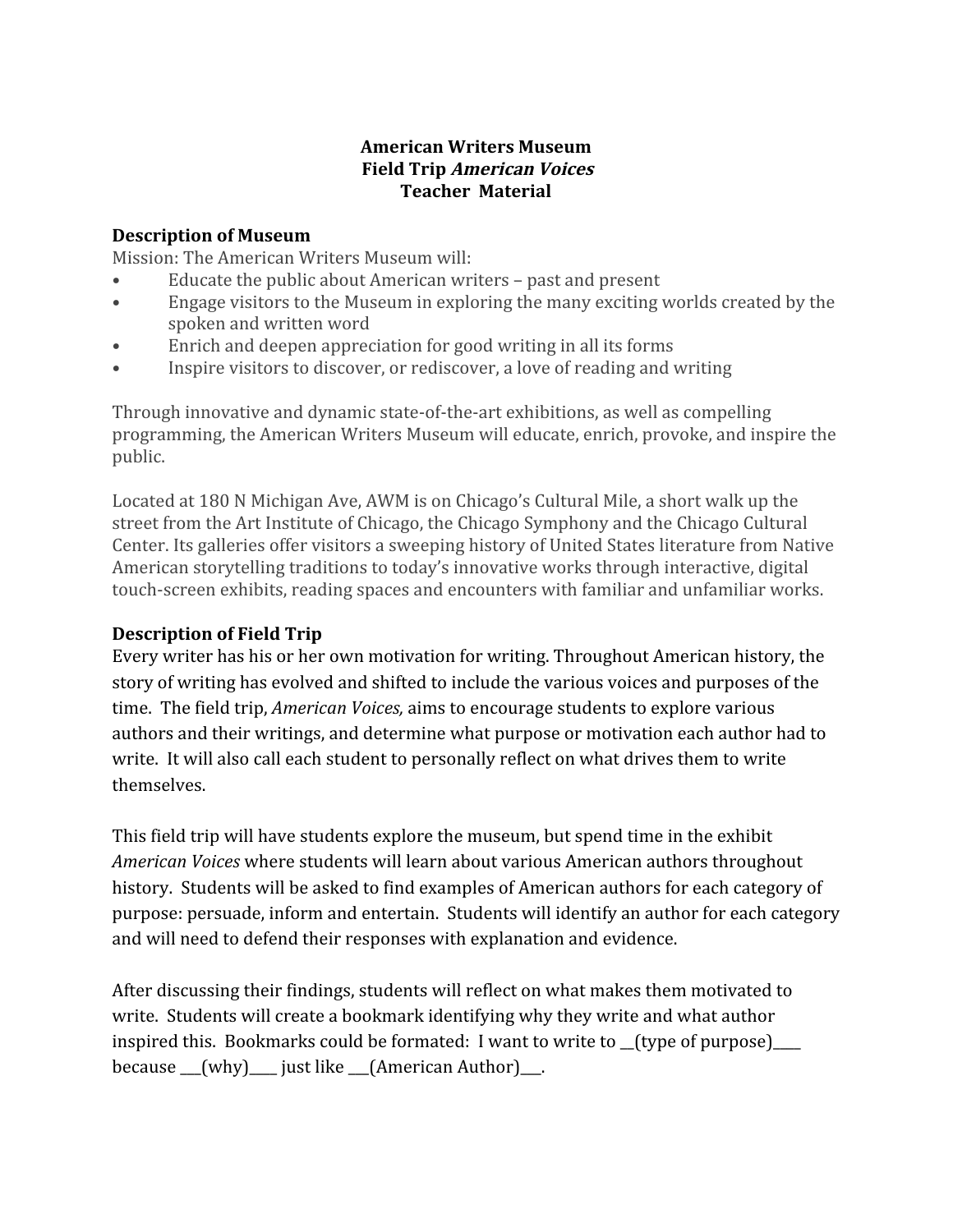American Voices is ideal for students in 5th-7th grade. Many of the activities, both at the museum and the extension activities, can be adapted to varying classrooms within this age group.

#### **Time Frame:**

1 Hour and 30 Minutes Field Trip:

 minutes- Welcome to the American Writers Museum Minutes- Activating Prior Knowledge: Author's Purpose Minutes- Guided Self-exploration of Museum and Exhibits Minutes- Whole Group Discussion on Museum Exploration. Reflection on Why We Write and Bookmark Creation

### **Standards: Common Core Standards (Grades 6th Grade ELA)**

- RI 6.6: Determine an author's point of view or purpose in a text and explain how it is conveyed in the text.
- RL 6.9: Compare/contrast texts in different forms/genres in terms of their approaches to similar themes/topics.
- RL 6.1: Cite textual evidence to support analysis of text, both inferential and explicit.

### **Contact Information:**

## **Some of the More Than 300 Authors Highlighted at AWM**

Anne Bradstreet Thomas Jefferson Washington Irving Emily Dickinson Ida B. Wells Laura Ingalls Wilder William Carlos Williams Herman Melville F. Scott Fitzgerald Ernest Hemingway Ralph Ellison Richard Wright Flannery O'Connor James Baldwin Gwendolyn Brooks

### **Recommended Classroom Extensions Prior to AWM**

- Teach author's purpose: persuade, inform, and entertain
- Discuss examples of each purpose (e.g. newspapers articles are often to inform,